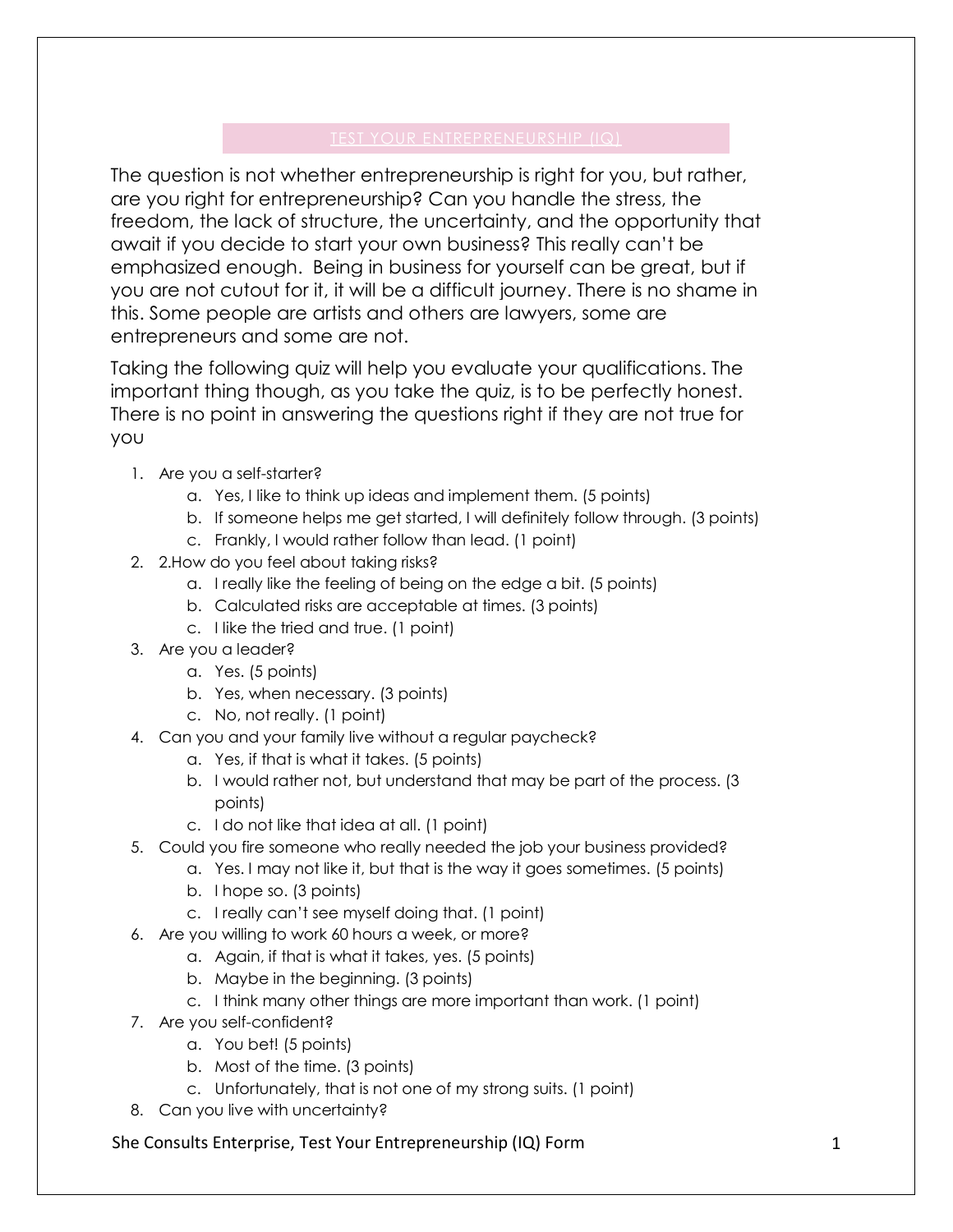- a. Yes. (5 points)
- b. If I have to, but I don't like it. (3 points)
- c. No, I like knowing what to expect. (1 point)
- 9. Can you stick with it once you have put your mind to something?
	- a. I usually will not let anything get in the way. (5 points)
	- b. Most of the time, if I like what I am doing. (3 points)
	- c. Not always. (1 point)
- 10. Are you creative?
	- a. Yes, I do get a lot of good ideas. (5 points)
	- b. I can be. (3 points)
	- c. No, not really. (1 point)
- 11. 11.Are you competitive?
	- a. To a fault sometimes. (5 points)
	- b. Sure, mostly. (3 points)
	- c. Not really, my nature is more laid-back. (1 point)
- 12. Do you have a lot of willpower and self-discipline?
	- a. Yes. (5 points)
	- b. I am self-disciplined when I need to be. (3 points)
	- c. Not really. (1 point)
- 13. Are you individualistic or would you rather go along with the status quo?
	- a. I like to think things through myself and do things my way. (5 points)
	- b. I am sometimes an original. (3 points)
	- c. I think strongly individualistic people are a bit strange. (1 point)
- 14. Can you live without structure?
	- a. Yes. (5 points)
	- b. Actually, the idea of living without a regular job makes me nervous. (3 points)
	- c. No, I like routine and structure in my life. (1 point)
- 15. 15.Do you have many business skills?
	- a. Yes, I do, and those I don't have, I'll learn. (5 points)
	- b. I have some. (3 points)
	- c. No, not really. (1 point)
- 16. Are you flexible and willing to change course when things are not going your way?
	- a. Yes. (5 points)
	- b. I like to think so, but others may disagree. (3 points)
	- c. No, I have a fairly rigid personality. (1 point)
- 17. Do you have experience in the business you are thinking of starting?
	- a. Yes. (5 points)
	- b. Some. (3 points)
	- c. No. (1 point)
- 18. Could you competently perform multiple business tasks: ac-counting, sales, marketing, and so on?
	- a. I sure would like to try! (5 points)
	- b. I hope so. (3 points)

## She Consults Enterprise, Test Your Entrepreneurship (IQ) Form 2